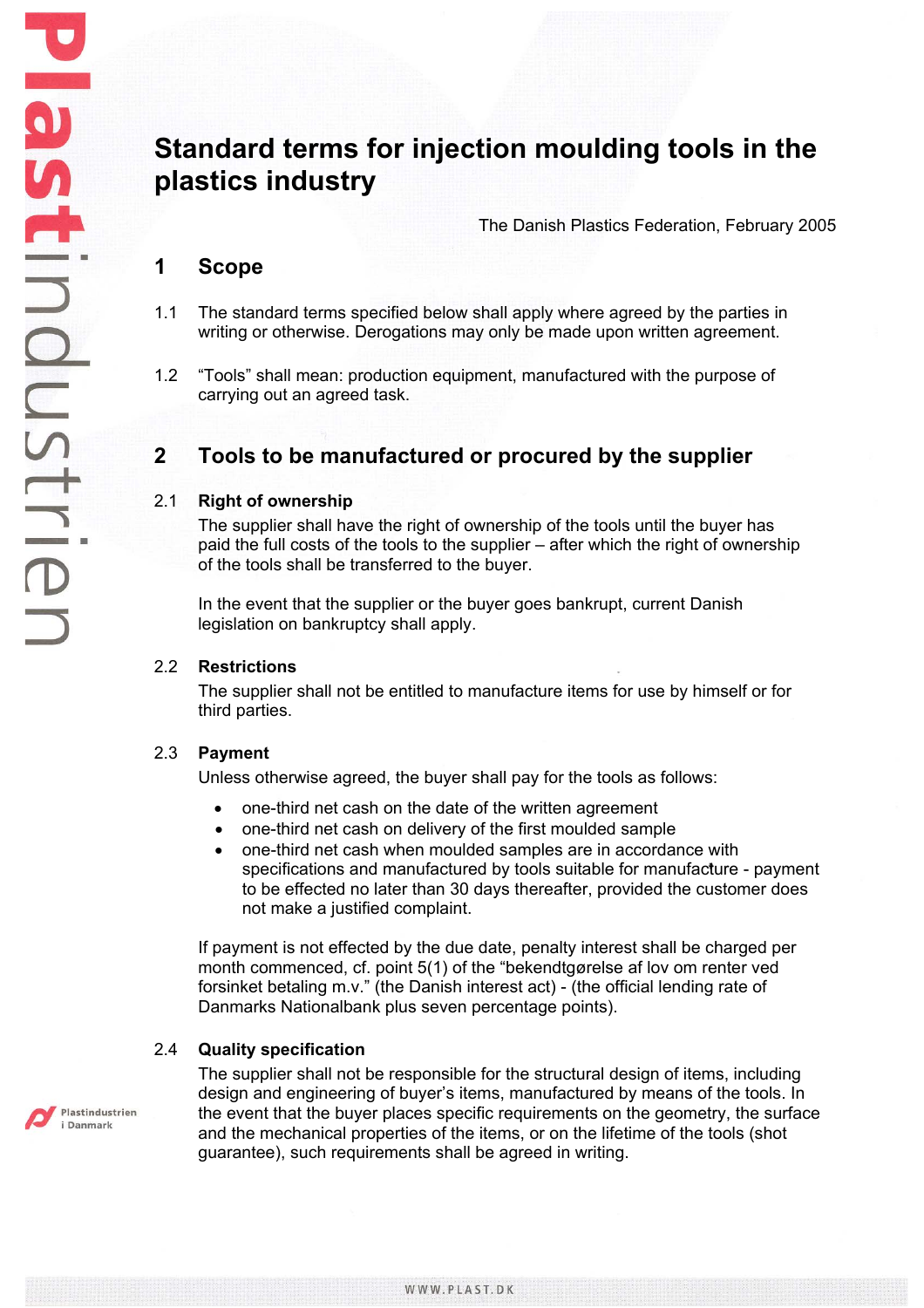The supplier shall not be obliged to make any modifications until the parties have agreed in writing on the consequences of such modifications for the price offered, for the time of delivery, and for other terms of the agreement.

## 2.6 **Cancellation**

The buyer may cancel an order. Notification of cancellation of an order shall be given in writing to the supplier, who shall stop work immediately in order to prevent further costs. Notwithstanding cancellation, the buyer shall pay the agreed sum, less the amount saved by the supplier as a result of suspension of work. This shall also apply to bankruptcy, suspension of payments or ascertained insolvency.

Upon entering into the agreement, a price may be agreed for the know-how held by the supplier. This price shall be paid, if the buyer cancels the order wholly or in part.

## 2.7 **Time of delivery**

Unless otherwise agreed, the time of delivery shall be the time from placing the order to delivery of the first moulded samples manufactured in accordance with the specifications and manufactured by tools suitable for manufacture. Subsequent adjustments to the tools shall not be included in the time of delivery, unless a written agreement has been made to this effect.

## 2.8 **Delay**

In the event of delay, the supplier shall inform the buyer in writing, indicating a new time of delivery. Unless otherwise agreed in writing, such delay shall not give the buyer other rights than the right to cancel the agreement in accordance with point 2.6. A new time of delivery shall not be later than the original time of delivery plus 20 percent, subject, however, to a maximum of three weeks. If the delay is of material importance to the buyer, and a new time of delivery cannot be observed, the buyer may cancel the agreement in writing, and shall only be required to indemnify the supplier for expenses to third parties.

## 2.9 **Complaints**

Complaints shall be effected to the supplier in writing, without delay, and no later than two weeks after delivery. Otherwise, the buyer's right to complain shall lapse.

The supplier shall be entitled and obliged to remedy all defects referable to the supplier and caused by failure of construction, materials or manufacture. The supplier shall bear the costs pertaining to such remediation.

The responsibility of the supplier shall only apply to defects appearing within one year from delivery of the first moulded samples made in accordance with specifications and manufactured with tools suitable for manufacture. In the event of defects, this period shall be extended by the period of time in which the items ordered could not be used due to said defects.

If the tools are used by others than the supplier, any responsibility for defects shall lapse if the tools have not been regularly maintained or used correctly. The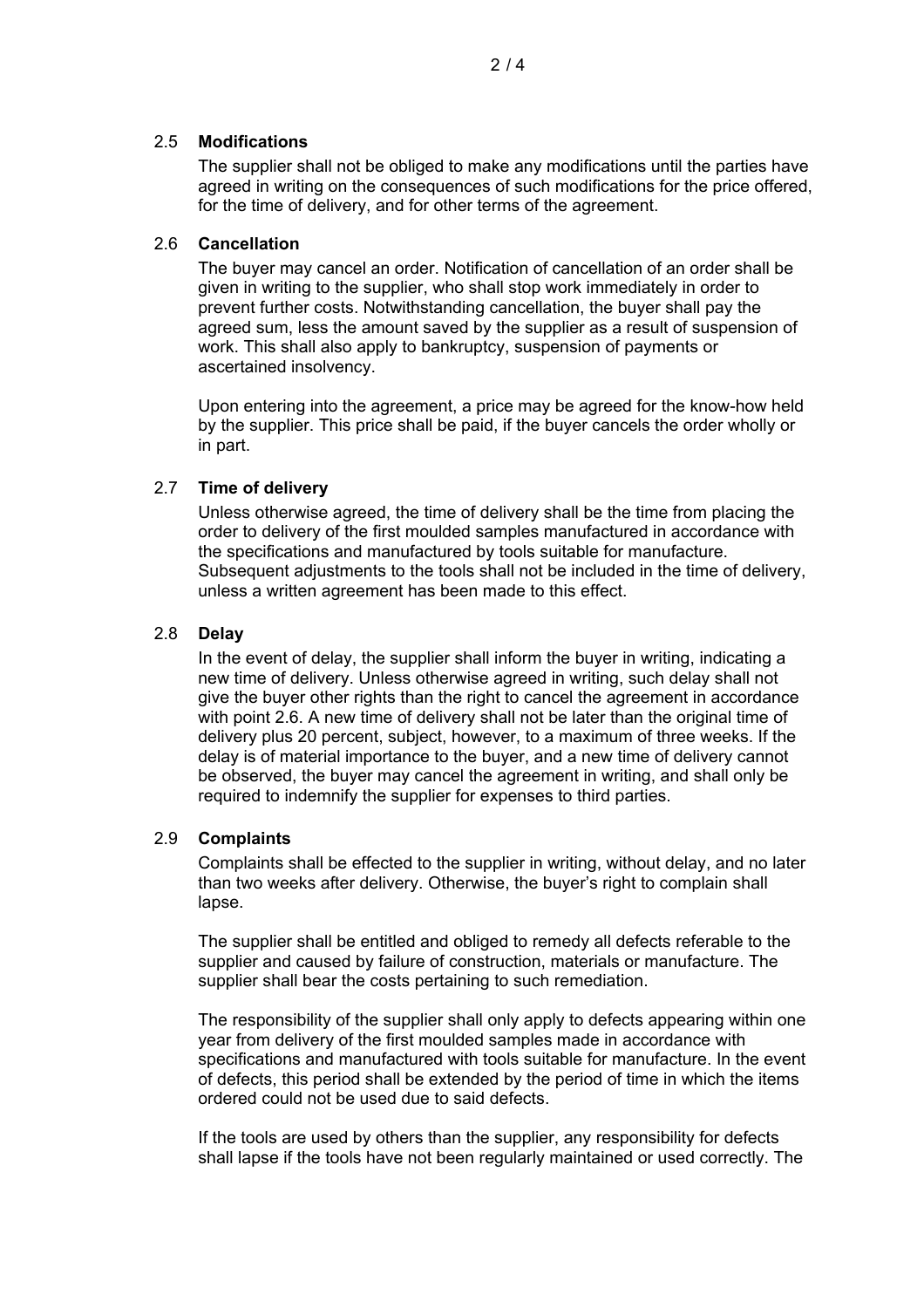buyer shall be responsible for documentation to this effect.

The supplier's responsibility shall not extend beyond the responsibility for defects specified in point 2.9, and shall not cover any production loss or other indirect loss incurred by the buyer.

#### 2.10 **Storage**

Where the tools are stored by the supplier, the supplier shall be under a duty to provide safe storage, but the supplier shall not be responsible for accidental damage to or destruction of the tools.

Costs, if any, of storage of the tools shall be paid at the expense of the buyer upon prior notification.

If the tools have not been used for a period of two years, the duty of the supplier to store and maintain the tools shall lapse, and the supplier shall be entitled to return them at the expense of the buyer.

### 2.11 **Damage to property**

The supplier shall not be responsible for damage caused by the items sold:

- to real property or movable property/machinery, occurring while the tools are in the buyer's possession
- to products manufactured/delivered by the buyer or to products in which they are contained, or damage caused by such products.

The supplier shall not be responsible for operational losses or other indirect loss.

## 2.12 **Insurance**

The buyer shall be obliged to take out the desired insurance policy covering tools in the supplier's possession.

The insurance policy shall cover fire, theft, vandalism and accidental destruction.

#### 2.13 **Maintenance**

Costs pertaining to normal maintenance of the tools, such as lubrication and cleaning, shall be borne by the supplier, whereas the costs of repair and maintenance resulting from normal wear and tear shall, upon prior notification, be borne by the buyer.

#### 2.14 **Surrender**

The supplier shall be obliged to surrender the tools at the request of the buyer, provided they have been paid for. However, the supplier may exercise any lien and charge on the tools incidental to any claim the supplier may have in connection with the production for the customer.

## **3 Moulds and tools delivered or procured by the buyer**

3.1 Points 2.2, 2.10. 2.11, 2.12, and 2.13 shall apply correspondingly.

## 3.2 **Risk**

The customer shall in all respects be responsible for ensuring that the tools are suitable for the intended production.